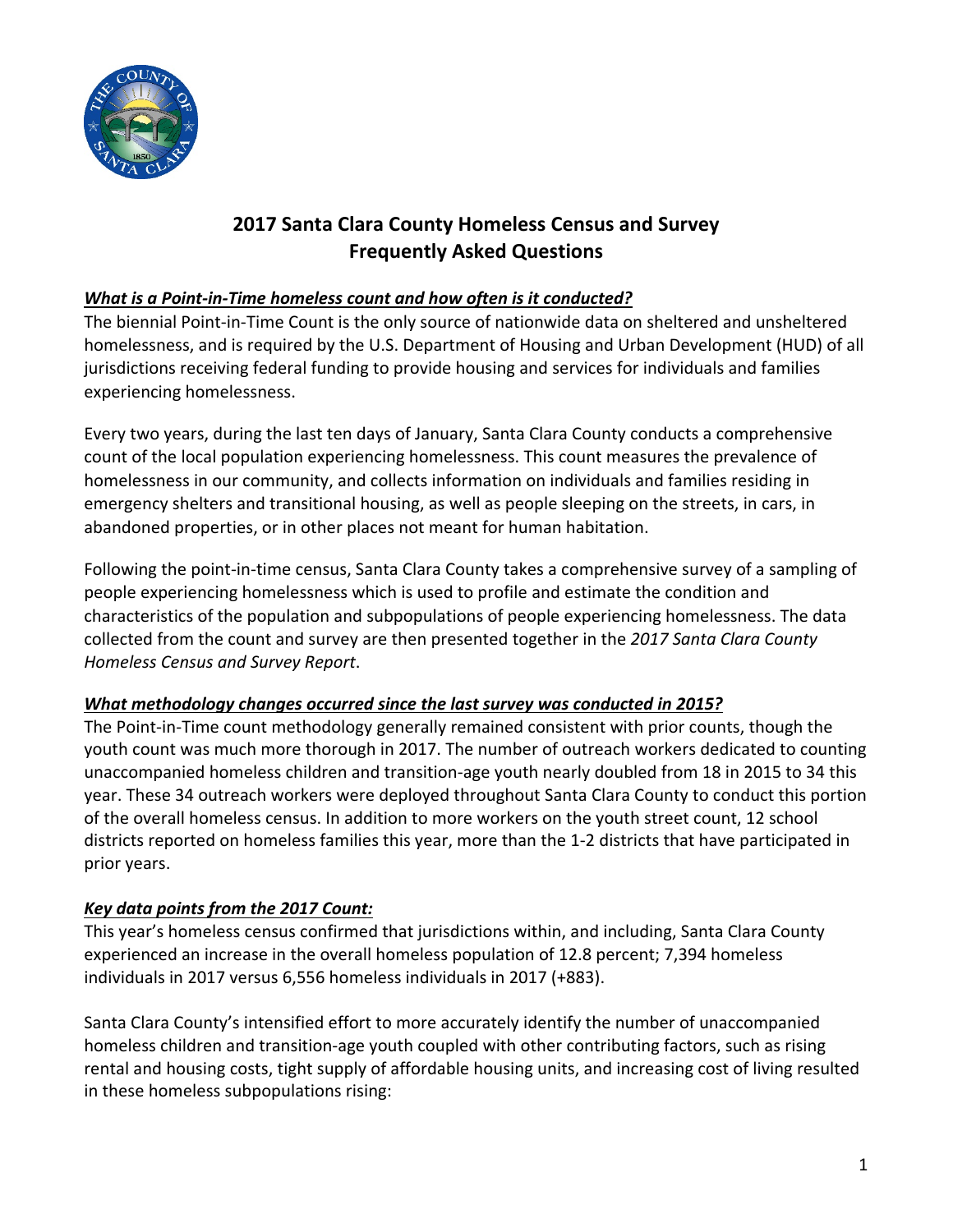- Families with children increased from 266 families with 908 family members in 2015 to 294 families with 1,075 family members in 2017 (+28 families, +167 family members).
- The unaccompanied homeless children subpopulation increased from 59 in 2015 to 509 in 2017  $(+450)$ .
- The transition-age youth (ages 18-24) subpopulation increased from 824 in 2015 to 2021 in 2017 (+1,179).
- **The youth category is the only population in Santa Clara County to reflect a significant increase in 2017.**

The 2017 homeless census did show that Santa Clara County experienced decreases in the number of homeless veterans and chronically homeless.

- The chronically homeless individual subpopulation decreased from 2,169 in 2015 to 2,097 in 2017 (-72).
- The homeless veteran subpopulation decreased from 703 in 2015 to 660 in 2017 (-43).

#### *How does Santa Clara County's Point-in-Time count compare to other counties in the Bay Area and California?*

- Los Angeles County experienced a 23% increase in its homeless population.
- Alameda County experienced a 39% increase in its homeless population.
- San Francisco experienced a .5% decrease in its homeless population.
- Monterey County experienced a 23% increase in its homeless population.
- San Diego experienced a 4% increase in its homeless population.

## *When will the 2016 Measure A Affordable Housing Bond funds be put to use?*

\$215M of the Measure A Affordable Housing Bond funds will be available in the fall of 2017. The data collected from this year's homeless count will assist in strategically investing these resources to meet identified needs and to complement our current county investments that provide essential services to our homeless residents.

## *Why did the number of people who are homeless increase from 2015?*

The cost of housing is too high, incomes are too low, and the lack of affordable housing units is creating the perfect storm that is pushing more residents into homelessness.

Rents in San Jose are among the highest in the country. The average rent for a two-bedroom, two-bath apartment in the City was \$2,318 for all "classes" of apartments in the first quarter of 2017. Rents have increased 33% over the previous five years, far in excess of increases in household incomes during the same time. In 2016, the median income for a household of two in San José was \$85,700 while the annual salary required to afford a two-bedroom/two-bath "market rate" apartment was \$113,040. The rental vacancy rate is a paltry 4.9%.

## *Is this census an accurate count of the total homeless population?*

Point-in-Time counts are generally considered to be less reliable than annual data, as homeless populations are based on visual identification of unsheltered populations during a single point in time.